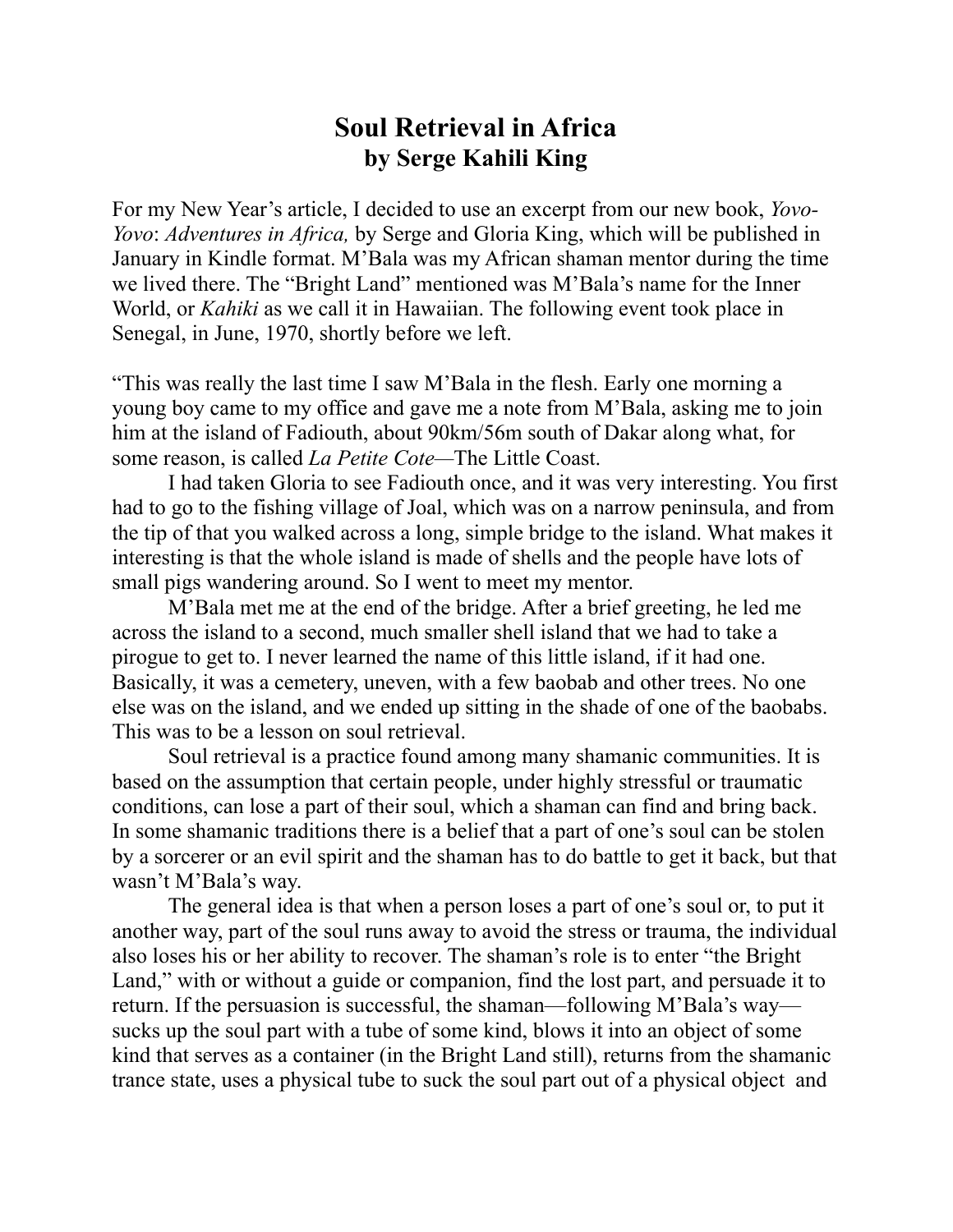blows it into the person's navel. The success of this endeavor would be shown by a change in the person's demeanor or behavior.

 It sounded to me like a ritual designed to impress someone, a sort of psychosomatic placebo, but I was willing to give it a try. I mentioned that we didn't have anyone to try it on.

 Without any expression, M'Bala raised his hand and pointed behind me. I turned and saw an old man coming across the cemetery toward us, practically stumbling on the rough shells. He was African, of course, one of the unhappiest men I have ever seen.

 When the man was seated in front of me, M'Bala handed me two objects. One was a tube made of stone, about three inches long, half an inch thick in the middle and tapered at both ends. A neat hole had been made through the middle. It was very smooth, inside and out, as if it had been used for a long time. It looked to me like granite, with yellowish inclusions. The other was a roundish piece of amber, like I'd seen used as jewelry by African women.

 M'Bala told me the man had lost his wife two years before and couldn't get over it. It came to me to ask what the man did for a living. M'Bala spoke to him and told me the man had been a wood carver, but could no longer use the knife properly.

 I let M'Bala guide me into what may as well be called a shamanic trance. I found myself in the Bright Land at the foot of a mountain range, holding what would have to be called the spiritual equivalents of the stone tube and the amber container. Wondering what to do next, I was relieved to see a familiar black panther come up to lick my hand and head into the mountains. Assuming he had to be my guide, I followed. He trotted along a trail, sniffing as if trying to find something, and led me finally to a cave that resembled one we had seen near Tonboronkoto. At the far end I found a young man, huddled in a corner. I didn't know how to speak his language, so I gave him images of him carving objects to put on an altar for his wife, which was the best thing I could think of at the time. I don't know how long it lasted, but after a while the young man uncurled and actually smiled. I held up the amber and gave an image of him entering into it, sort of like a genie going into a bottle and he nodded.

 Following instructions, I sucked him up with my spirit stone and blew him into the spirit amber. Then I let the panther lead me back to where we started.

 I came out of the trance and everything looked just like it had when I began. I was still holding the physical stone and amber and allowed myself to believe they were connected somehow to the spirit ones. I put one end of the tube against the amber and sucked in. Then I looked at the old man and waited, with the stone pointed toward him. He seemed nervous, but he finally nodded, so I bent over and blew through the tube toward his navel, imagining that the young man spirit went